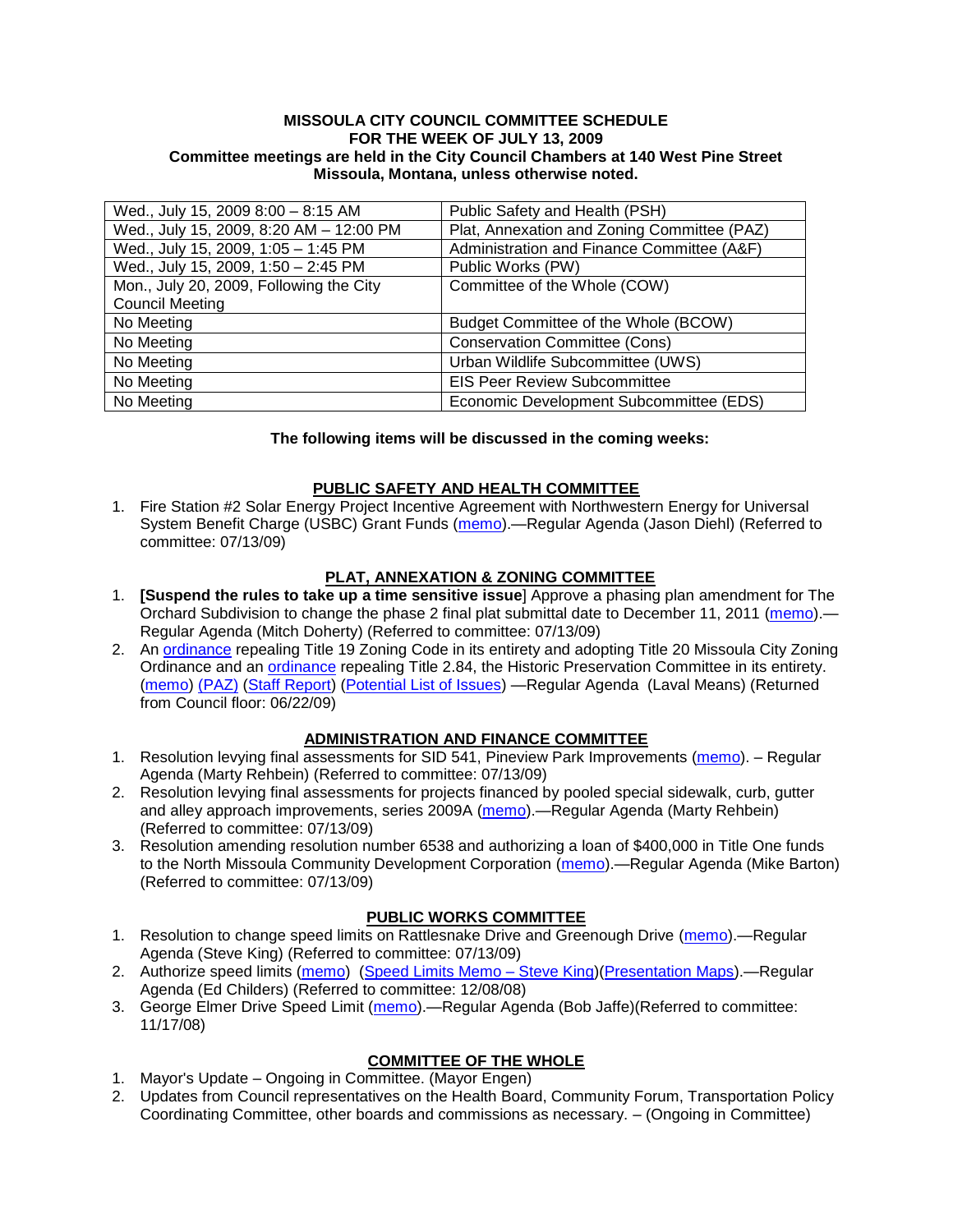#### 

**The following items have been referred to City Council committees, but the committees will not discuss them in the coming week:**

#### **PUBLIC SAFETY AND HEALTH COMMITTEE**

- 1. Police Department Update Ongoing in Committee. (Mark Muir)
- 2. Fire Department Update Ongoing in Committee (Mike Painter)
- 3. Health Department Update Ongoing in Committee. (Ellen Leahy)
- 4. An [ordinance](ftp://ftp.ci.missoula.mt.us/Packets/Council/2007/2007-02-05/07-01-31 Helmet and bikes psh.htm) amending Chapter 10.42 of the Missoula Municipal Code entitled "Bicycles" that would require minors to wear headgear while bicycling on streets, roadways, sidewalks, alleys and trails; and holding responsible the parent or guardian of a minor found to be in violation of this ordinance. [\(Alternative Ordinance\)](ftp://ftp.ci.missoula.mt.us/Packets/Council/2007/2007-02-26/07-02-19_Alternative_Helmet_and_bikes.htm) [\(PS&H\)](ftp://ftp.ci.missoula.mt.us/Packets/Council/2007/2007-02-05/070131psh.pdf) (Returned from Council floor: 2/26/07)
- 5. Update on the Police facility project. [\(memo\)](ftp://ftp.ci.missoula.mt.us/Packets/Council/2008/2008-05-12/Referrals/Buildingpresentationreferral.htm) Regular Agenda (Mark Muir)(Referred to committee: 05/12/08)
- 6. An [ordinance](ftp://ftp.ci.missoula.mt.us/Packets/Council/2008/2008-12-15/2008CatOrdinanceAmendment%5B1%5D.pdf) amending Missoula Municipal Code Chapter 6.09 entitled "Missoula Cat Ordinance" section 6.09.010 through 6.09.090 to amend definitions, to limit the number of cats over the age of four months that a person, family, or household can harbor, keep, or maintain to five and to enact other general amendments. [\(PS&H\)](ftp://ftp.ci.missoula.mt.us/Packets/Council/2008/2008-12-15/081210psh.pdf) (Returned from Council floor: 01/12/09)
- 7. An [ordinance](ftp://ftp.ci.missoula.mt.us/Packets/Council/2008/2008-12-15/DogOrdinance--PSHrevisions.pdf) amending Missoula Municipal Code Title 6 entitled "Animals" generally amending Chapter 6.04 entitled "Animals Running at Large" and Chapter 6.08 entitled "Dogs and Pet Shops," increasing the fee when an animal is impounded and establishing a fee for a boarding kennel license. [\(PS&H\)](ftp://ftp.ci.missoula.mt.us/Packets/Council/2008/2008-12-15/081210psh.pdf) (Returned from Council floor: 01/12/09)
- 8. Discussion on the MRL herbicide program within the city limits [\(memo\)](ftp://ftp.ci.missoula.mt.us/Packets/Council/2009/2009-05-18/Referrals/MRLWeedSprayingReferral.pdf).—Regular Agenda (Bob Jaffe) (Referred to committee: 05/18/09)

## **CONSERVATION COMMITTEE**

- 1. Discuss the ownership, licensing and permitting for Brennan's Wave [\(memo\)](ftp://ftp.ci.missoula.mt.us/Packets/Council/2008/2008-09-08/Referrals/ReferralBrennansWaveLicensing.pdf)—Regular Agenda (Donna Gaukler) (Referred to committee: 09/08/08)
- 2. Approve construction contracts for Phase 1 of White Pine Park Construction [\(memo\)](ftp://ftp.ci.missoula.mt.us/Packets/Council/2009/2009-02-09/Referrals/ReferralWhitePinePark(2).pdf).—Regular Agenda (Donna Gaukler) (Referred to committee: 02/09/09)
- 3. A policy statement for enhanced forest practices [\(memo\)](ftp://ftp.ci.missoula.mt.us/Packets/Council/2009/2009-02-23/Referrals/Forest_Practices_Referral.pdf).—Regular Agenda (Marilyn Marler and Ben Schmidt) (Referred to committee: 02/23/09)
- 4. Goal setting with Greenhouse Gas and Energy Conservation Team [\(memo\)](ftp://ftp.ci.missoula.mt.us/Packets/Council/2008/2008-09-08/Referrals/GGECTdialog.pdf)—Regular Agenda (Pam Walzer) (Referred to committee: 09/08/08)
- 5. Discussion on tree pruning [\(memo\)](http://www.ci.missoula.mt.us/DocumentView.aspx?DID=1691).—Regular Agenda (John Hendrickson) (Referred to committee: 07/06/09)

### **PLAT, ANNEXATION & ZONING COMMITTEE**

- 1. Annexation. (see separate list at City Clerk's Office for pending annexations) (Ongoing in Committee)
- 2. Update the Rattlesnake Valley Comprehensive Plan Amendment [\(memo\)](ftp://ftp.ci.missoula.mt.us/Packets/Council/2007/2007-04-02/Referrals/Rattlesnake_Plan_Update_referral.pdf).—Regular Agenda (Dave Strohmaier) (Referred to committee: 04/02/07)
- 3. Discuss council's interest in pursuing a negotiated settlement over disputed trail conditions for Clark Fork Terrace No. 2 Subdivision [\(memo\)](ftp://ftp.ci.missoula.mt.us/Packets/Council/2008/2008-02-25/Referrals/Clark_Fork_Terrace_2.pdf).—Regular Agenda (Mayor Engen/Jim Nugent) (Referred to committee: 02/25/08)
- 4. Request to rezone the property legally described as Lot 3 of Scott Street Lots Subdivision, located in Section 16, T13N, R19W, P.M.M. form D (Industrial) to I-1 (Light Industrial), based on the finding of fact and conclusions of law. (PAZ [05/21/08\)](ftp://ftp.ci.missoula.mt.us/Packets/Council/2008/2008-06-02/080521paz.pdf) (Returned from Council floor: 6/2/08)
- 5. Correct the conflict in the height calculation regulations, between written language (a building envelope shall be established by showing the maximum vertical height allowed by zoning from finished grade) and the drawing on [page 151 o](ftp://www.co.missoula.mt.us/opg2/Documents/CurrentRegulations/CityZoningTitle19/CH19.67Hillside.pdf)f the [Zoning Ordinance.](ftp://www.co.missoula.mt.us/opg2/Documents/CurrentRegulations/CityZoningTitle19/CityOrdinanceLP.htm)--Regular Agenda (Ed Childers) (Referred to committee: 3/27/06)
- 6. Ongoing discussion of City planning issues with members of the Planning Board.--Regular Agenda (Bob Jaffe) (Referred to committee: 3/20/06)
- 7. Discussion on assuring the currency of growth policy amendments [\(memo\)](ftp://ftp.ci.missoula.mt.us/Packets/Council/2008/2008-09-08/Referrals/Plan_updates.pdf)—Regular Agenda (Dave Strohmaier) (Referred to committee: 09/08/08)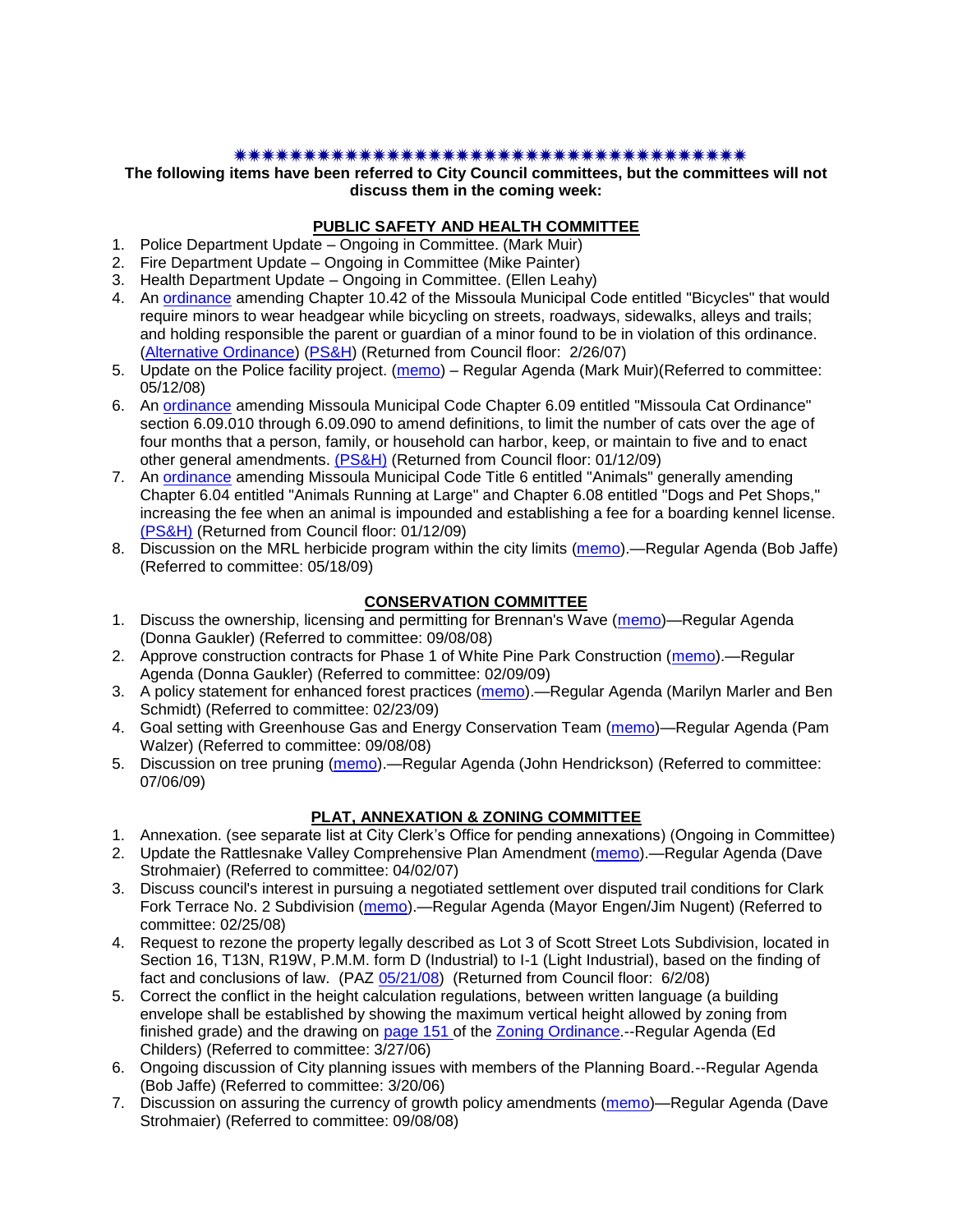- 8. Consider an interim emergency ordinance for proposed amendments to the City Zoning Ordinance, Chapter 19.90 Signs [\(memo\)](ftp://ftp.ci.missoula.mt.us/Packets/Council/2008/2008-12-15/Referrals/ElectronicSignOrdinanceMemo.pdf).—Regular Agenda (Tom Zavitz) (Referred to committee: 12/15/08)
- 9. Consolidated Public Review Draft of the Missoula City Zoning Ordinance submitted by Duncan Associates to the Missoula Consolidate Planning Board for its review and recommendation [\(memo\)](ftp://ftp.ci.missoula.mt.us/Packets/Council/2009/2009-02-09/Referrals/CodeRewritetoPBMemo.pdf).—Regular Agenda (Roger Millar) (Referred to committee: 02/09/09)
- 10. Discussion of OPG's [task list](ftp://ftp.ci.missoula.mt.us/Packets/Council/2008/2008-07-07/UITaskList.pdf) and workload [\(Urban Initiatives work plan\)](ftp://ftp.ci.missoula.mt.us/Packets/Council/2006/2006-06-12/Referrals/Urban_Init.htm).—Regular Agenda (Mike Barton) (Referred to committee: 06/12/06)
- 11. Develop policies and procedures regarding ag land mitigation [\(memo\)](http://www.ci.missoula.mt.us/DocumentView.aspx?DID=1272).—Regular Agenda (Lyn Hellegaard) (Referred to committee: 06/01/09)
- 12. Petition 9432-Knife River; 4800 Wilkie; A portion of Tract 1-A, COS 4971, located in and being a portion of the Northwest Quarter of Section 6, Township 13 North, Range 19 West, P.M.M; Petition for Annexation (Referred to committee: 07/13/09)
- 13. Confirm the re-appointments of Lee Clemmensen, Joe Easton and Jeff Rolston-Clemmer City Board of Adjustment for a term commencing immediately and ending June 30, 2012 [\(memo\)](http://www.ci.missoula.mt.us/DocumentView.aspx?DID=1791).—Regular Agenda (Mayor Engen) (Referred to committee: 07/13/09)

## **ADMINISTRATION AND FINANCE COMMITTEE**

- 1. Approve claims. (Ongoing) (Consent Agenda)
- 2. Approve journal vouchers. (Ongoing) (Consent Agenda)
- 3. Approve budget transfers. (Ongoing) (Consent Agenda)
- 4. Update from the Missoula Performing Arts Center [\(memo\)](ftp://ftp.ci.missoula.mt.us/Packets/Council/2008/2008-04-07/Referrals/Performing_Arts_Center.pdf).—Regular Agenda (Dave Strohmaier) (Referred to committee: 04/07/08)
- 5. [Resolution](ftp://ftp.ci.missoula.mt.us/Packets/Council/2008/2008-09-22/referrals/Sewerrateresolution.pdf) revising the City's sewer use fee structure and increasing sanitary sewer rates by 5% per year for four years to support infrastructure improvements required to operate the city's sanitary sewer system. [\(A&F\)](ftp://ftp.ci.missoula.mt.us/Packets/Council/2008/2008-10-06/081001af.pdf) [\(Slideshow presentation as a webpage\)](ftp://ftp.ci.missoula.mt.us/Packets/Council/2008/2008-11-03/2008-11-03SewerUserRateIncrease_files/frame.htm) (Returned from Council floor: 11/03/08)
- 6. An ordinance amending the municipal code as it relates to bike licensing. [\(A&F\)](ftp://ftp.ci.missoula.mt.us/Packets/Council/2008/2008-12-15/081210af.pdf) (Returned from council floor: 12/15/08)
- 7. Amend City Council Rule 21(a) to clarify quorum requirements [\(memo\)](ftp://ftp.ci.missoula.mt.us/Packets/Council/2008/2008-04-28/Referrals/CouncilRule21aReferral.pdf).—Regular Agenda (Jason Wiener) (Referred to committee: 04/28/08) (*Tabled in Committee on 02/11/09*)
- 8. Implications of establishing maintenance districts. [\(memo\)](ftp://ftp.ci.missoula.mt.us/Packets/Council/2009/2009-05-11/Referrals/MaintenanceDistricts.pdf) Regular Agenda (Bob Jaffe) (Referred to committee: 05/11/09)
- 9. Review the FY 2010-14 CIP projects in committee [\(memo\)](ftp://ftp.ci.missoula.mt.us/Packets/Council/2009/2009-03-23/Referrals/RefAFCIPBudgetReviewFY2010-2014CIP.pdf).—Regular Agenda (Brentt Ramharter) (Referred to committee: 03/23/09)
- 10. Consider the establishment of Parks and Street Maintenance Districts [\(memo\)](ftp://ftp.ci.missoula.mt.us/Packets/Council/2009/2009-05-04/Referrals/MaintenanceDistricts.pdf).—Regular Agenda (Bob Jaffe) (Referred to committee: 05/04/09)

# **PUBLIC WORKS COMMITTEE**

- 1. Consider the sizes of grease interceptors for the restaurant industry [\(memo\)](ftp://ftp.ci.missoula.mt.us/Packets/Council/2008/2008-04-21/Referrals/Industrial_waste_restaurants.pdf).—Regular Agenda (Stacy Rye and Bob Jaffe) (Referred to committee: 04/21/08)
- 2. Consider restructuring the city's Sewer Loan Program along the lines of the recently approved change to the Sidewalk & Curb Loan Fund.—Regular Agenda (Ed Childers) (Referred to committee: 06/26/06)
- 3. Discussion item regarding complete streets [\(memo\)](ftp://ftp.ci.missoula.mt.us/Packets/Council/2008/2008-11-03/Referrals/completestreetsreferral.pdf).—Regular Agenda (Jason Wiener) (Referred to committee: 11/03/08)
- 4. Information item to present the City's Master Sidewalk Plan. [\(memo\)](ftp://ftp.ci.missoula.mt.us/packets/council/2009/2009-01-12/Referrals/MstrSdwlkPlnREF.pdf)—Regular Agenda (Doug Harby) (Referred to committee: 01/12/09)
- 5. Discussion item to consider vacating portions of an 1896 petition County road on the westerly side of Miller Creek Road [\(memo\)](ftp://ftp.ci.missoula.mt.us/packets/council/2008/2008-10-06/Referrals/MllrCkROWVacREF.pdf).—Regular Agenda (Monte Sipe) (Referred to committee: 10/06/08)
- 6. Discussion of local, city-sponsored energy production [\(memo\)](ftp://ftp.ci.missoula.mt.us/Packets/Council/2008/2008-12-22/Referrals/LocaLPowerReferral.pdf).—Regular Agenda (Ed Childers) (Referred to committee: 12/22/08)
- 7. [Resolution](ftp://ftp.ci.missoula.mt.us/packets/council/2009/2009-03-16/Referrals/MllrCkROWVacRES.pdf) of intention to close and vacate certain portions of Miller Creek Road and Lower Miller Creek Road generally located between Briggs and the "Wye". [\(Resolution A\)](ftp://ftp.ci.missoula.mt.us/Packets/Council/2009/2009-04-13/Public Hearings/RESOLUTIONA-MillerCreekRoadPetitioners.pdf) [\(Resolution B\)](ftp://ftp.ci.missoula.mt.us/Packets/Council/2009/2009-04-13/Public Hearings/RESOLUTIONB-MillerCreekRoadStaff.pdf) (Staff [Report\)](ftp://ftp.ci.missoula.mt.us/Packets/Council/2009/2009-04-13/Public Hearings/MillerCreekVacationStaffReport.pdf) [\(map-](ftp://ftp.ci.missoula.mt.us/Packets/Council/2009/2009-04-13/Public Hearings/AerialMapExhibit.pdf)*6 MB file size*) [\(memo\)](ftp://ftp.ci.missoula.mt.us/Packets/Council/2009/2009-03-16/Referrals/WGMAmend2MllrCkREF.pdf) [\(PW\)](ftp://ftp.ci.missoula.mt.us/Packets/Council/2009/2009-03-23/090318pw.pdf) (Returned from Council floor: 4/13/09)
- 8. Discussion on the leaf removal program [\(memo\)](http://www.ci.missoula.mt.us/DocumentView.aspx?DID=1490).—Regular Agenda (Jason Wiener) (Referred to committee: 06/08/09)

# **COMMITTEE OF THE WHOLE**